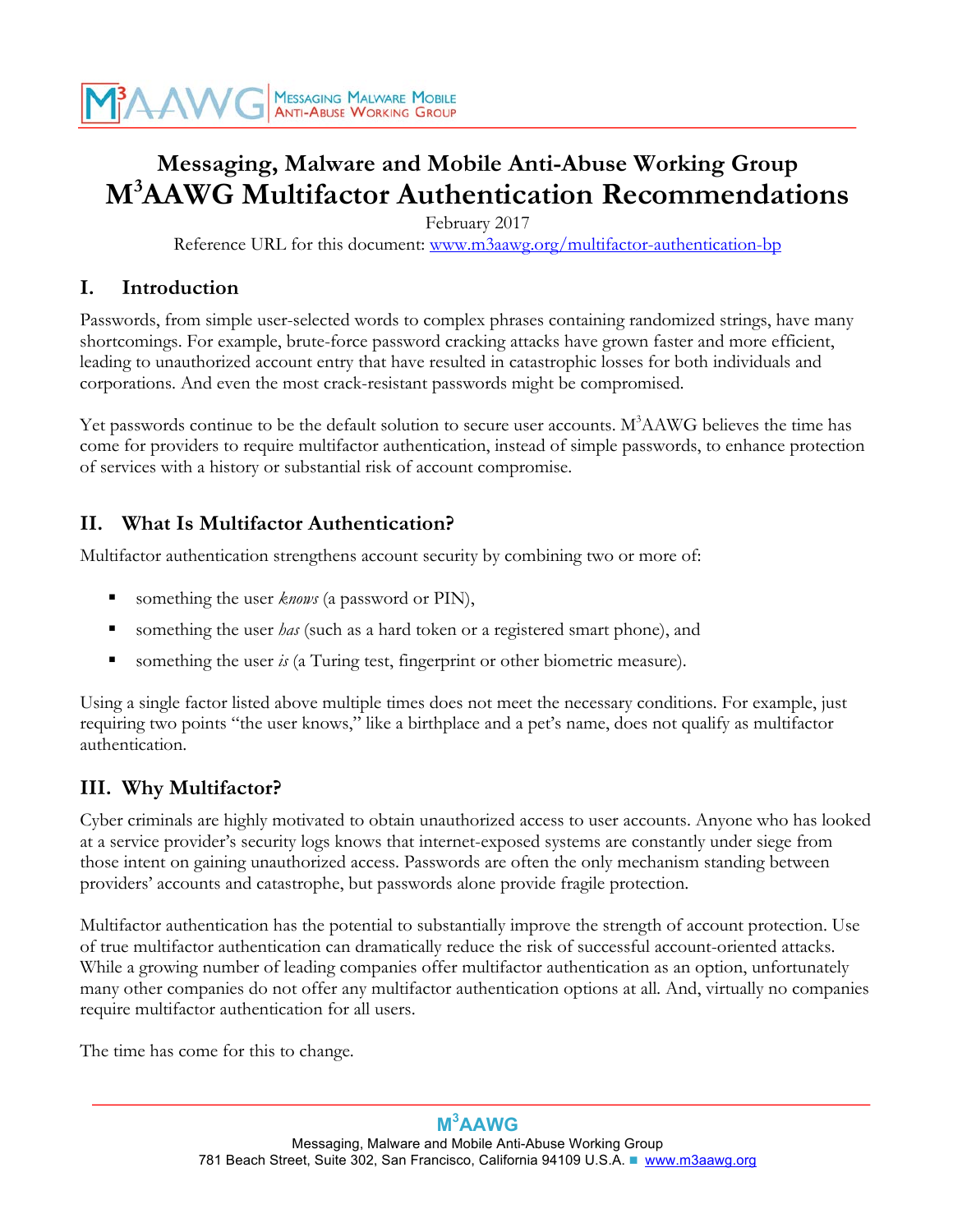## **IV. M3 AAWG Recommendations**

- § M3 AAWG recommends that all providers offer multifactor authentication as an *option* for *all* users of services with a significant history and/or substantial risk of account compromise.
- M<sup>3</sup>AAWG recommends that multifactor authentication be *required* for *high value, high profile* and *commonly targeted users* such as accounts payable staff, senior company executives or high-profile online personalities.
- M<sup>3</sup>AAWG recommends that multifactor authentication be *required* for *privileged* users such as system administrators, network engineers, database administrators, security team members, staff with access to financial accounts and other critical users.

These recommendations do not mandate specific technologies; a technology well suited for one environment might be a poor fit in a different environment. Therefore, M<sup>3</sup>AAWG does not recommend adoption of any particular multifactor solution or provider.

## **V. Multifactor Deployment Considerations**

When considering multifactor options, providers should keep in mind the following deployment considerations:

- Successful deployment of multifactor authentication typically requires both executive sponsorship and enthusiastic support from the company's technical team. If both an organization's leadership and its technical team do not support the idea of multifactor authentication, it will not get deployed.
- Be sure to consider funding requirements, whether for commercial or open-source solutions. Deploying multifactor authentication, even "free" open-source solutions, will not be costless. However, it is worth weighing the deployment expense against the amount the company is losing due to remediating ongoing account breaches and other similar incidents.
- In evaluating potential multifactor solutions, ease-of-use should be the foremost consideration. If a multifactor solution seems "hard to use," it likely *will not* get used.
- In addition to thinking about routine ease-of-use, also think about exception conditions. That is, how will the technical team handle users who have lost or damaged their multifactor authenticators? Can users get emergency-use backup codes to carry with them? Can users register both a hard token and a backup soft token running on their smart phone?
- Be ready for at least some users to underestimate the importance of securing their accounts. It may be necessary to educate these users to help them understand the importance of protecting even a routine account. The reality is that breaching even a general account may dramatically increase an attacker's ability to eventually gain privileged access.
- Think about all platforms the technical team supports. Some users may be on laptops but others may be on tablets or smartphones. Be sure the multifactor solution will work on all common platforms.